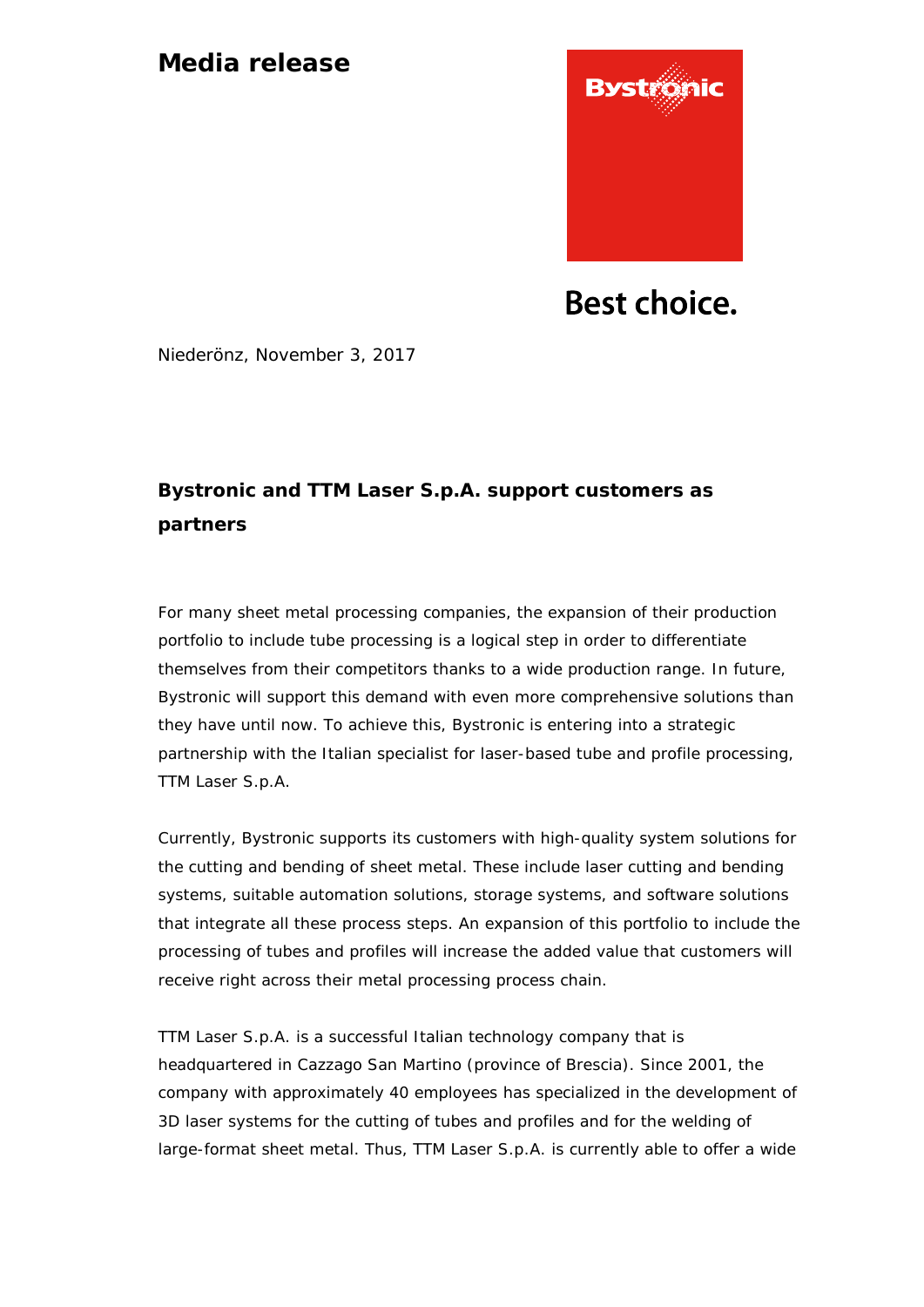

Page 2

spectrum of laser-based solutions. For example, users can process tubes with diameters between 12 and 815 millimeters. In addition, TTM Laser S.p.A. has state-of-the-art production infrastructures.

"TTM Laser and Bystronic supplement each other as ideal partners," Bystronic CEO Alex Waser explains. "With TTM Laser, Bystronic is gaining a successful specialist as a partner and is thus expanding its existing portfolio with additional tube and profile processing technologies and know-how. This partnership will allow Bystronic and TTM Laser to offer their customers an even more versatile range of solutions."

Fiorenzo Castellini, CEO of TTM Laser S.p.A. emphasizes: "Bystronic is a technology leader in the field of sheet metal processing. TTM Laser's technologies and philosophy are an excellent match for the portfolio of Bystronic. And they will enable the development of innovative process solutions. The partnership with Bystronic and the access to a global sales and service network will provide TTM Laser with the opportunity to offer customers an enhanced range of services."

Bystronic and TTM Laser S.p.A.'s common goal is to use this partnership to pool know-how and drive forward innovative manufacturing technologies. For the time being, it will consist of joint sales activities. This will provide customers in the global target markets with optimal access to the combined processing solutions from Bystronic and TTM Laser S.p.A.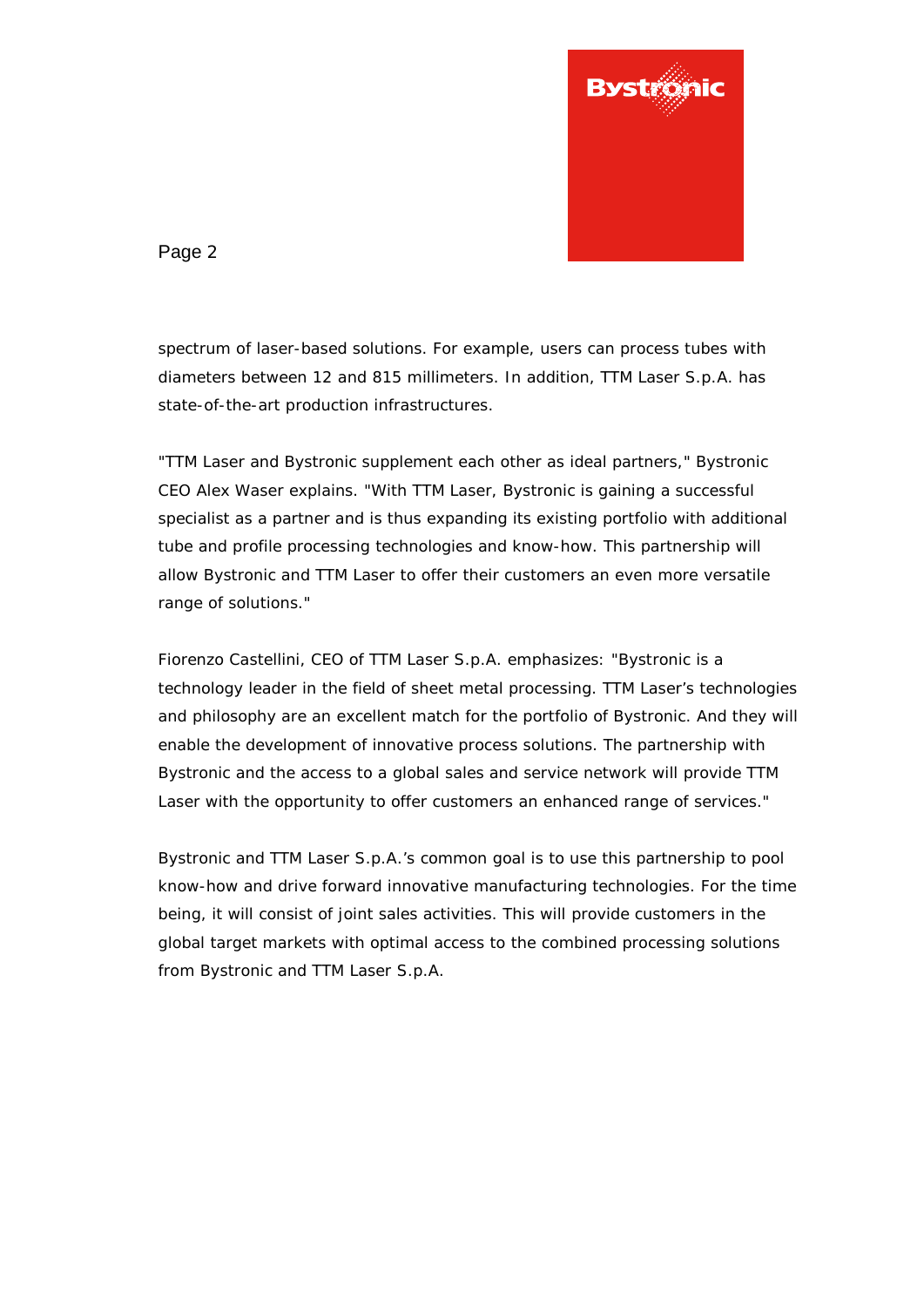

Page 3

### **Captions**

((TTM Head office)) TTM Laser S.p.A. is an Italian specialist for laser-based tube and profile processing.

((TTM Production hall)) TTM Laser S.p.A. develops 3D laser systems for cutting tubes and profiles as well as for welding metal sheets in large formats. ((TTM Castellini Fiorenzo)) "The technologies and the philosophy of TTM Laser fit perfectly into the portfolio of Bystronic", Fiorenzo Castellini, CEO TTM Laser S.p.A.

((Bystronic Waser Alex)) "With TTM Laser, Bystronic is gaining a successful specialist as a partner and is thus expanding its existing portfolio", Alex Waser, CEO Bystronic.

#### **About Bystronic**

Bystronic is a leading global provider of high-quality solutions for the sheet metal processing business. The focus lies on the automation of the complete material and data flow of the cutting and bending process chain. Bystronic's portfolio includes laser cutting systems, press brakes, and associated automation and software solutions. Comprehensive services round off the portfolio. The company headquarters are located in Niederönz (Switzerland). Three additional development and production locations are located in Gotha (Germany), in Tianjin (China), and in Shenzhen (China). Bystronic is actively represented by its sales and service subsidiaries in more than 30 countries and has agents in numerous other countries.

As a reliable partner, Bystronic stands for high-performance innovations, local expertise, and service excellence. Since 1994 Bystronic has been a part of the Swiss industrial holding company Conzzeta. In 2016, with more than 2240 employees, Bystronic achieved a revenue of 598 million euro.

#### **About TMM Laser**

TTM Laser was founded in 2001 by Castellini Officine Meccaniche S.p.A. in Brescia (Italy) and offers the world's most comprehensive range of 3D laser systems for tube processing as well as a wide range of laser-based solutions both for the welding and cutting of extra-large format metal sheets. The continuous commitment to the development of state-of-the-art technology and know-how and to enabling high-quality manufacturing make TTM the ideal partner to meet the technological requirements of an ever-changing market.